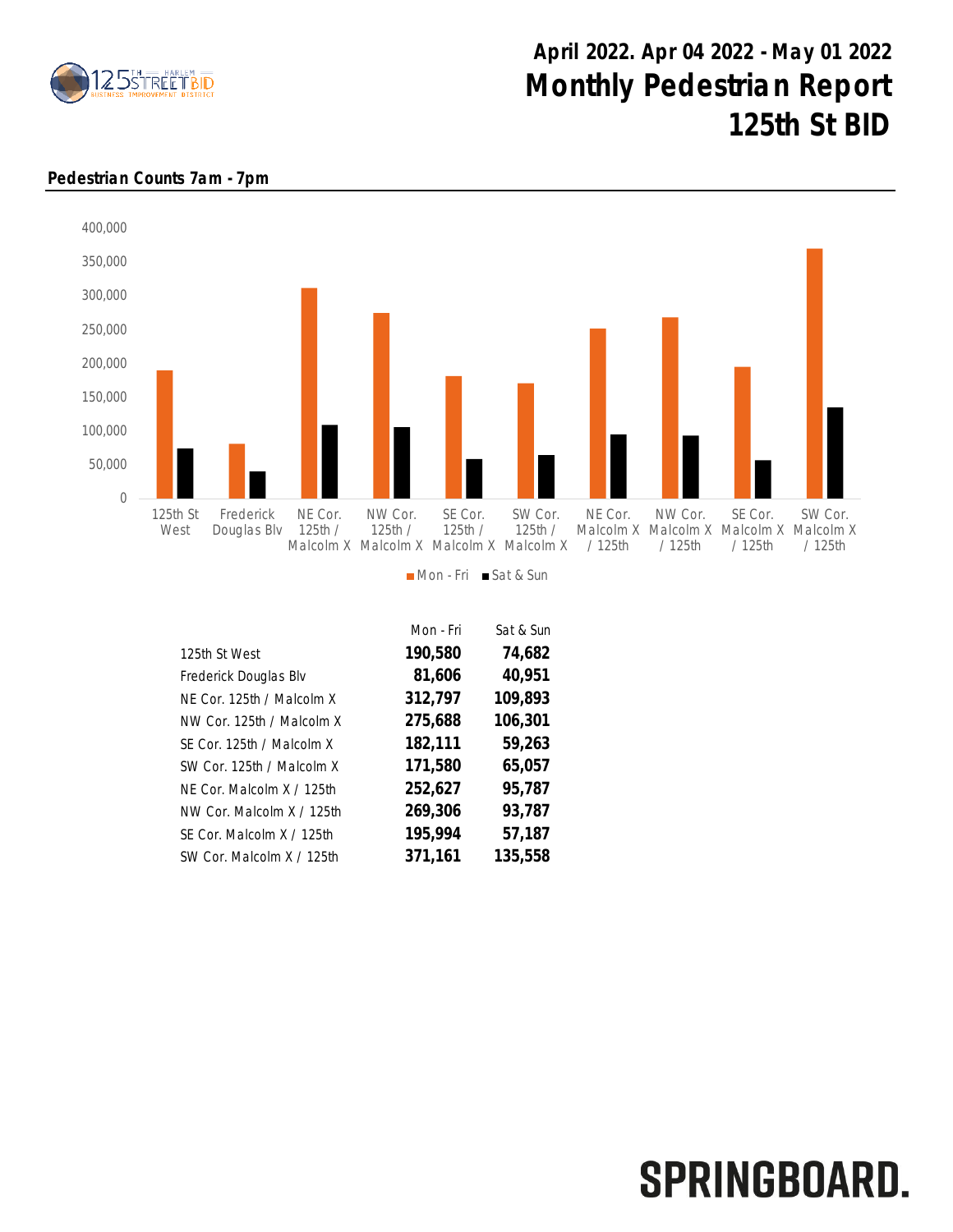

|                           |         | 7am-11am 11am-2pm | 2pm-6pm | 6pm-12am |
|---------------------------|---------|-------------------|---------|----------|
| 125th St West             | 48,728  | 83,883            | 109,678 | 58,676   |
| Frederick Douglas Blv     | 24,143  | 37,444            | 49,781  | 24,463   |
| NE Cor. 125th / Malcolm X | 96,827  | 120,112           | 168,812 | 138,910  |
| NW Cor. 125th / Malcolm X | 72,326  | 104,323           | 167,809 | 101,788  |
| SE Cor. 125th / Malcolm X | 54,949  | 48,604            | 115,427 | 70,624   |
| SW Cor. 125th / Malcolm X | 40,079  | 71,703            | 103,634 | 57,129   |
| NF Cor. Malcolm X / 125th | 67,787  | 80,269            | 159,456 | 172,191  |
| NW Cor. Malcolm X / 125th | 78,720  | 99,344            | 152,794 | 107,555  |
| SE Cor. Malcolm X / 125th | 59,548  | 62,516            | 109,322 | 94,470   |
| SW Cor. Malcolm X / 125th | 171,881 | 134,976           | 165,773 | 103,631  |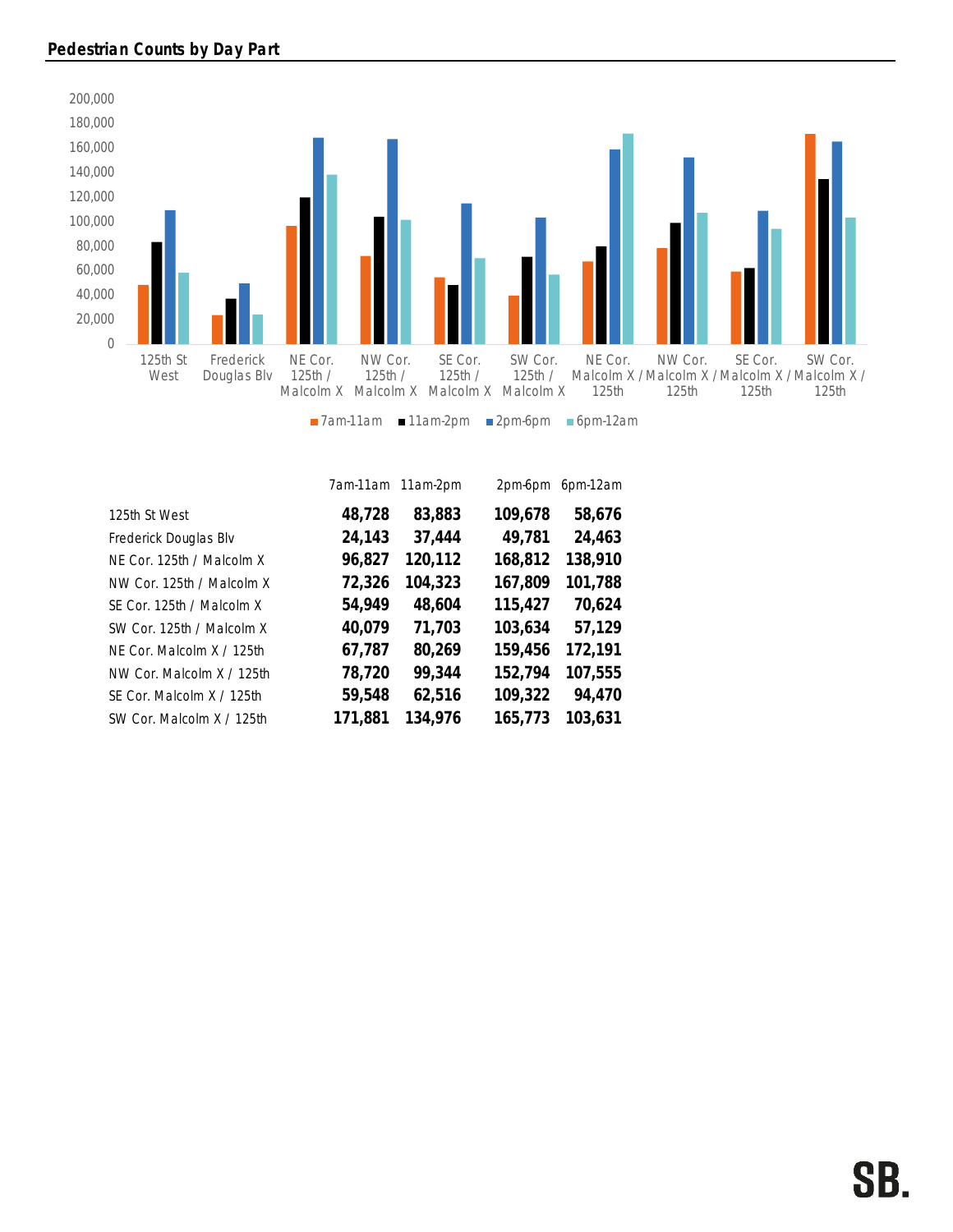

|       | 125th St<br>West | Frederick<br>Douglas<br>Blv | NE Cor.<br>125th / | NW Cor.<br>125th /<br>Malcolm X Malcolm X | SE Cor.<br>125th / | SW Cor.<br>125th /<br>Malcolm X Malcolm X | NE Cor.<br>Malcolm X<br>/125th | NW Cor.<br>Malcolm X<br>/ 125th | SE Cor.<br>X / 125th | SW Cor.<br>Malcolm Malcolm X<br>/125th |
|-------|------------------|-----------------------------|--------------------|-------------------------------------------|--------------------|-------------------------------------------|--------------------------------|---------------------------------|----------------------|----------------------------------------|
| 0:00  | 254              | 55                          | 1,661              | 533                                       | 368                | 222                                       | 2,379                          | 573                             | 709                  | 531                                    |
| 1:00  | 166              | 34                          | 1,400              | 323                                       | 237                | 161                                       | 1,911                          | 395                             | 411                  | 358                                    |
| 2:00  | 109              | 16                          | 1,150              | 214                                       | 185                | 98                                        | 1,383                          | 190                             | 359                  | 287                                    |
| 3:00  | 93               | 10                          | 915                | 196                                       | 171                | 91                                        | 1,396                          | 180                             | 327                  | 224                                    |
| 4:00  | 70               | 12                          | 777                | 134                                       | 198                | 74                                        | 1,499                          | 199                             | 285                  | 320                                    |
| 5:00  | 106              | 33                          | 935                | 246                                       | 395                | 110                                       | 1,683                          | 282                             | 441                  | 472                                    |
| 6:00  | 600              | 212                         | 1,079              | 801                                       | 866                | 296                                       | 1,253                          | 949                             | 923                  | 1,126                                  |
| 7:00  | 952              | 341                         | 1,983              | 1,868                                     | 1,541              | 751                                       | 1,832                          | 1,995                           | 2,070                | 3,765                                  |
| 8:00  | 1,446            | 502                         | 3,449              | 2,447                                     | 1,976              | 1,238                                     | 3,114                          | 2,862                           | 2,277                | 5,775                                  |
| 9:00  | 2,091            | 1,210                       | 3,625              | 2,651                                     | 2,161              | 1,632                                     | 2,640                          | 3,042                           | 2,095                | 7,783                                  |
| 10:00 | 2,472            | 1,396                       | 4,776              | 3,365                                     | 2,172              | 2,105                                     | 2,098                          | 3,347                           | 2,065                | 7,232                                  |
| 11:00 | 3,387            | 1,649                       | 5,258              | 4,363                                     | 2,157              | 2,752                                     | 2,642                          | 4,203                           | 2,428                | 6,905                                  |
| 12:00 | 4,446            | 1,839                       | 5,922              | 4,923                                     | 2,419              | 3,523                                     | 3,982                          | 4,747                           | 3,157                | 6,415                                  |
| 13:00 | 4,151            | 1,862                       | 5,979              | 5,617                                     | 2,368              | 3,968                                     | 4,843                          | 5,242                           | 3,347                | 5,963                                  |
| 14:00 | 3,383            | 1,702                       | 6,081              | 5,805                                     | 2,962              | 3,184                                     | 5,222                          | 5,207                           | 3,408                | 5,716                                  |
| 15:00 | 4,084            | 1,866                       | 6,315              | 6,334                                     | 4,540              | 4,015                                     | 5,675                          | 5,684                           | 4,232                | 6,201                                  |
| 16:00 | 4,261            | 1,843                       | 6,245              | 6,077                                     | 4,982              | 4,048                                     | 5,835                          | 5,540                           | 4,232                | 6,104                                  |
| 17:00 | 3,940            | 1,701                       | 5,475              | 5,757                                     | 4,006              | 3,557                                     | 6,048                          | 5,397                           | 3,746                | 5,661                                  |
| 18:00 | 3,282            | 1,598                       | 5,277              | 5,362                                     | 3,199              | 3,032                                     | 5,843                          | 4,605                           | 3,114                | 4,870                                  |
| 19:00 | 2,481            | 1,072                       | 4,033              | 3,725                                     | 2,559              | 2,259                                     | 4,644                          | 3,926                           | 2,790                | 3,704                                  |
| 20:00 | 1,172            | 338                         | 3,369              | 2,302                                     | 1,780              | 1,376                                     | 4,351                          | 2,780                           | 2,741                | 2,743                                  |
| 21:00 | 642              | 222                         | 2,792              | 1,325                                     | 1,199              | 699                                       | 3,725                          | 1,876                           | 2,137                | 1,686                                  |
| 22:00 | 476              | 177                         | 2,276              | 1,078                                     | 800                | 477                                       | 3,140                          | 1,372                           | 1,643                | 1,058                                  |
| 23:00 | 329              | 87                          | 2,097              | 748                                       | 552                | 318                                       | 2,896                          | 805                             | 1,071                | 743                                    |